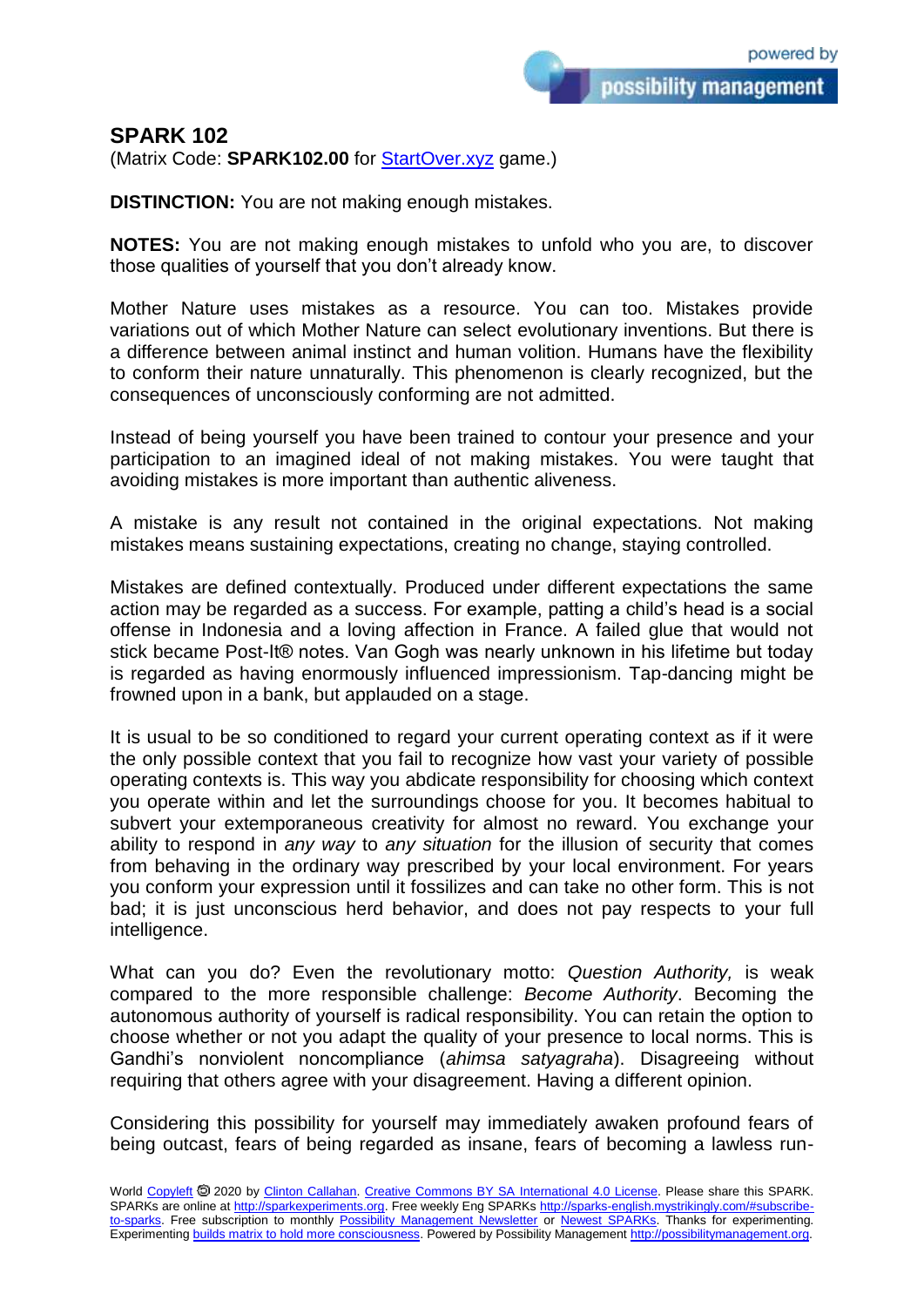amuck, fears of being labeled a sociopath. These are formidable fears, more than enough threat to keep most people painting themselves as white sheep.

You stop fearing mistakes when you recognize it is the mind that erects impossibly perfect goals for you to measure yourself against. The mind so easily uses perfect concepts like *always*, or *never*, or *one*. There is no *always*, no such thing as *one*. You think of *one* apple and you assume that what you think is real. But there is no such thing as one apple! An apple does not end at its skin. An apple is a chemical factory pumping sweet perfumes into the air to attract any eater who will deposit its seeds where they can sprout and make more apples. An apple cannot appear except from an apple tree, grown from an apple seed in an entire ecosystem of sunlight, rain and soil. An apple is a flow from the morphogenetic apple field using humans to help evolve apple genes. There is no such thing as one apple.

The mind imagines that an action has a beginning and an end. But there is no simple beginning or end. There are so many layers and levels of energies involved: subtle, auric, etheric, karmic, cosmic, an evolving ecology of entities and creatures in multiple dimensions of worlds all interacting within us, through us and around us with every action, thought, feeling and choice. Everything is connected to everything else, and it was this way long before there were people to think about it.

When you get it that making no mistakes is only the mind's perfect illusion then the mind becomes the mistake. Life does not conform to the mind. If you struggle to conform to the mind's concept of making no mistakes life may be passing you by.

## **EXPERIMENTS:**

You don't have to do this experiment. Society needs white sheep. This experiment may get you into the kind of trouble that your parents warned you about. You may end up having bigger tasks on your "to do" list, less time to watch TV, a leadership position in bringing your own destiny to life, and impulses to question the less ethical or more self-serving actions of others. On the other hand, you could consider this experiment as an antidote to boredom and just go ahead.

The experiment is to make more mistakes. Be a little more daring with your own genius. Bring an extra handful of faith into your day – faith that you will survive the consequences of being less adaptive to conventional restrictions, less predictable, providing fewer justifications. What does this experiment look like in practical terms? Here are some examples to play with:

- **SPARK102.01** Accept that you have a pirate part, a clown part, an adventurer part, and a renegade part. Give these wild parts more voice. Let them have more control of where you place your attention and what you do with your energy, what you say and do. Let your little dog pull open the curtain to reveal the nervous men controlling fake scary monsters. Stay in relationship with the nervous men. Help them wake up about what they are doing. Do this in public. Make mistakes.
- **SPARK102.02** Remind yourself that even though governments burned witches at the stake and heretics were hideously tortured by the church during hundreds of years, these days there is more room to play around without so much fear for your life. Speak to other people about what you see that could